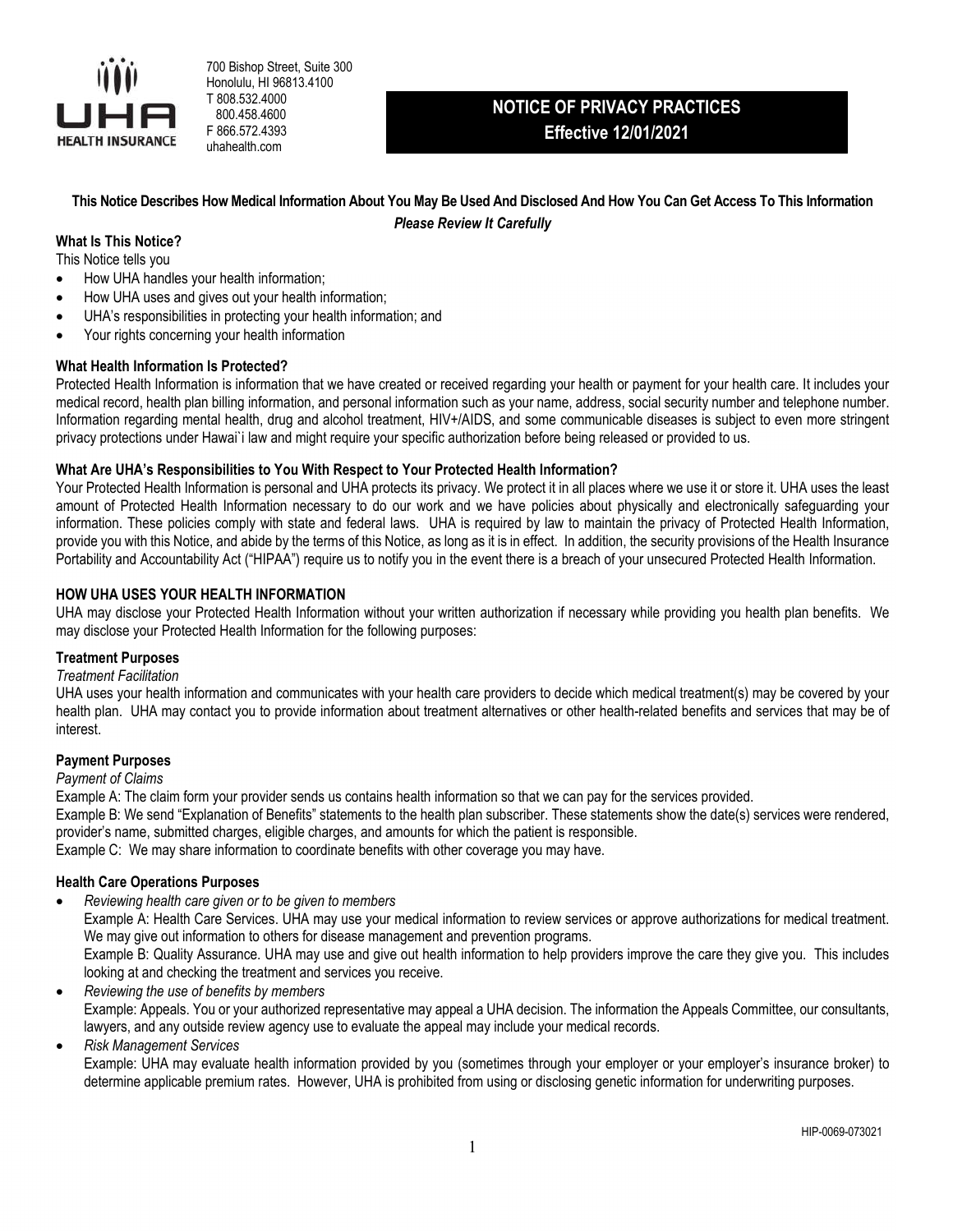# *Business Operations*

Example: UHA may use and disclose your Protected Health Information to our business associates in order to administer our business operations. These may include providers of health care services, reinsurers, auditors, software vendors, and attorneys. For example, Protected Health Information may be shared with our legal counsel to enable us to receive legal advice or to represent us in legal proceedings regarding our health care operations. Protected Health Information may also be shared in a potential merger or acquisition involving our business, to allow an informed business decision about any prospective transaction. We may share information with healthcare oversight agencies that audit, review, or investigate our business to ensure we are complying with state and federal law. We limit the information we share to the minimum necessary and to make sure that these entities protect the health information that we share.

## **Other Uses of Protected Health Information**

UHA may also disclose your Protected Health Information without your written authorization for other purposes, as permitted or required by law. This includes:

- Individuals Involved in Your Care or Payment for Your Care and Notification: Unless you object, we may disclose to a member of your family, a relative, a close friend, or any other person you identify, information that directly relates to that person's involvement in your health care. We also may give information to someone who helps pay for your care.
- Research. We may want to use and disclose Protected Health Information about you for research purposes, for example, comparing the effectiveness of one medication over another. If any research project uses your PHI, we will either obtain an authorization directly from you or ask an Institutional Review or Privacy Board to waive the authorization requirement, based on assurances that the researchers will adequately protect your Protected Health Information.
- To Avert a Serious Threat to Health or Safety. We may use and disclose Protected Health Information about you when necessary to prevent a serious threat to your health and safety or the health and safety of the public or another person, such as if you threaten violence to a family member, we may report to the police to protect the family member, in accordance with law.
- Specialized Government Functions. If you are a member of the armed forces or are separated or discharged from military services, we may release Protected Health Information about you as required by military command authorities or Veterans Affairs. We may release information for national security, intelligence activities, foreign military authority requirements, and protective services for the President and others to the extent authorized by law.
- Health Oversight Activities. We may disclose Protected Health Information to a health oversight agency for activities authorized by law. These oversight activities include, for example, audits, investigations, inspections, and licensure. These activities are necessary for the government to monitor the health care system, government programs, and compliance with civil rights laws.
- Public Health Activities. We may disclose Protected Health Information about you for public health activities. For example, these activities include to prevent or control disease; to report births, deaths, child or vulnerable adult abuse or neglect, domestic violence or other violent injuries, reactions to medications or product injuries or recalls; and for organ donation.
- Judicial and Administrative Proceedings. If you are involved in a lawsuit or a dispute, we may disclose Protected Health Information about you in response to an order issued by a court or administrative tribunal; or pursuant to a legally authorized request, such as a subpoena, discovery request, or other lawful process, so long as the person requesting the information has complied with HIPAA requirements to notify you and provide you a reasonable time for objections, or made reasonable efforts to obtain an order protecting the information requested.
- Law Enforcement Purposes. We may release Protected Health Information if asked to do so by a law enforcement official. For example, this may occur in response to a court order, subpoena, warrant, summons or similar process. Such releases of information will be made only after efforts have been made to tell you about the request and you have time to obtain an order protecting the information requested, unless otherwise provided by law.
- Coroners, Health Examiners and Funeral Directors. We may release Protected Health Information to a coroner or health examiner, for example, if necessary to identify a deceased person or determine the cause of death, or to funeral directors as necessary to carry out their duties.
- Inmates. If you are an inmate of a correctional institution or under the custody of a law enforcement official, we may release Protected Health Information about you to the correctional institution or law enforcement official, such as for the institution to provide you with healthcare, or protect your health and safety or the health and safety of others.
- As Required By Law. We will disclose Protected Health Information about you when required to do so by federal, state, or local law, such as in compliance with a court order requiring us to do so.
- Plan Sponsors. We may share summary health information and enrollment and disenrollment information with your group health plan sponsor, such as an employer or other entity that is providing a group health plan to you. In addition, we may share your Protected Health Information with the plan sponsor for plan administration purposes if the plan sponsor has agreed to certain restrictions on how it will use or disclose the Protected Health Information (such as agreeing not to use the Protected Health Information for employment-related actions or decisions).

# **Uses and Disclosures of Your Protected Health Information by UHA That Require Us to Obtain Your Authorization**

Except for the purposes listed above, we will use and disclose your Protected Health Information only with your written authorization. UHA will not sell the Protected Health Information we maintain about you without your written authorization. Most uses and disclosures of Protected Health Information for UHA's marketing purposes require your written authorization. You may revoke a signed authorization in writing at any time. A revocation, however, may not affect persons who have already released information based upon your earlier authorization.